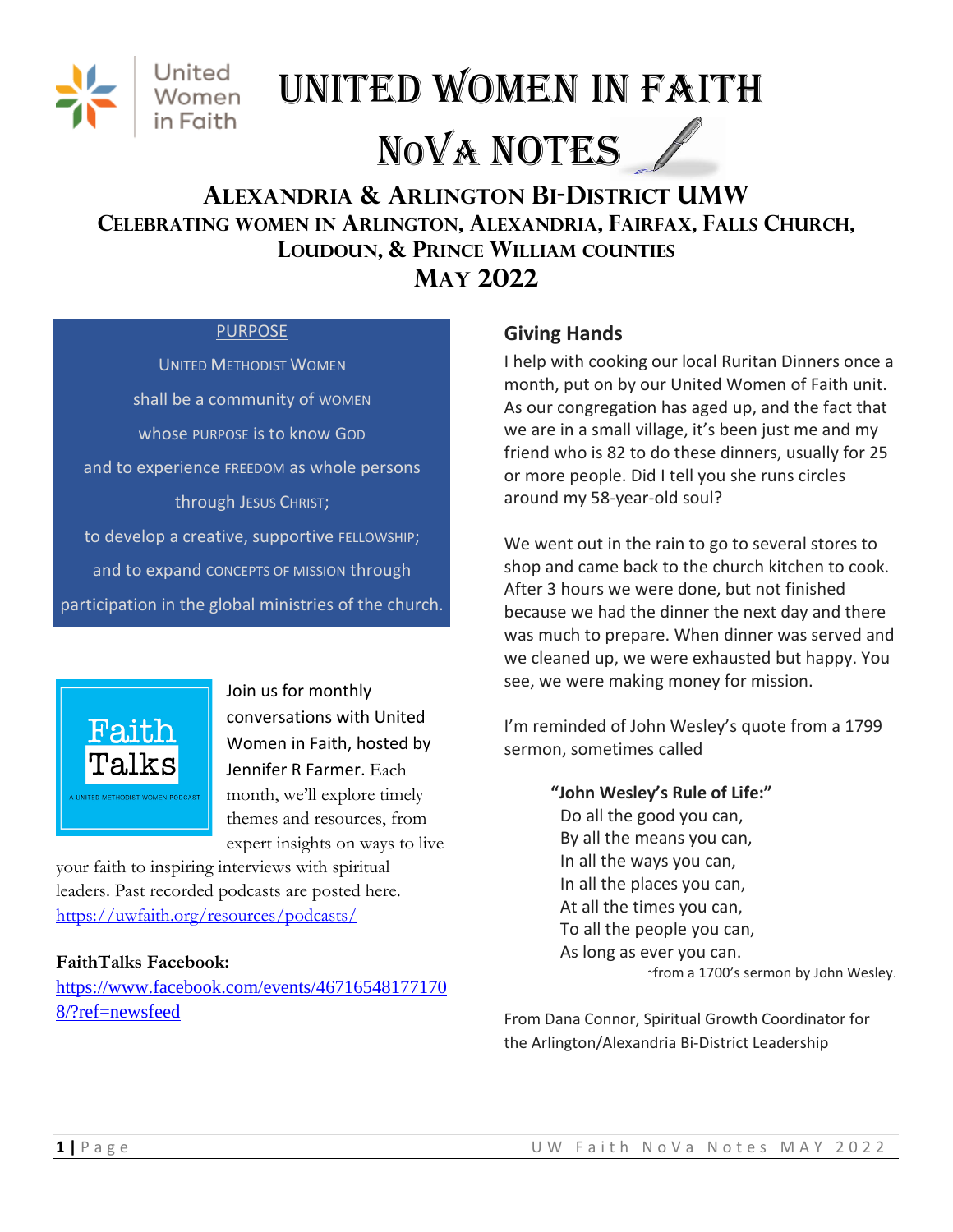

#### **Mini Mission event on Climate Justice**

**April 30 at 9:30 am over Zoom.** (additional information)

Speakers: Karen McElfish and JayDee Hansen from Mt. Olivet. They met and introduced the **Green Church Initiative** and **Caretakers of God's Creation**.

Recycling and climate initiatives in our jurisdictions: **Recycling Websites**

Northern Virginia Waste Management Board <https://www.novaregion.org/204/Solid-Waste-and-Recycling>

City of Alexandria <https://www.alexandriava.gov/Recycling> <https://www.alexandriava.gov/ResourceRecovery> Alexandria City Hall, 301 King Street, Alexandria VA 22314; 703-746-4311

Arlington County

<https://www.arlingtonva.us/Government/Programs/Recycling-and-Trash> <https://www.arlingtonva.us/Government/Programs/Recycling-and-Trash/Recycling-Drop-Centers> 703-228-5000

City of Fairfax <https://www.fairfaxva.gov/government/public-works/operations-division/refuse-recycling> 703-385-7837 or email *[RefuseRecycling@fairfaxva.gov](mailto:RefuseRecycling@fairfaxva.gov)*

Fairfax County Northern Virginia Soil and Water Conservation District <https://www.fairfaxcounty.gov/soil-water-conservation/> 12055 Government Center Parkway, Suite 905, Fairfax, VA 22035; 703-324-1460

City of Falls Church <https://www.fallschurchva.gov/394/Residential-Curbside-Services> 703-248-5160

Town of Herndon <https://www.herndon-va.gov/town-services/refuse-and-recycling> 703-435-6860 or 703-435-6856

Town of Leesburg <https://www.leesburgva.gov/departments/public-works/trash-recycling-services> 25 West Market Street, Leesburg VA 20176; 703-777-2420

Loudoun County <https://www.loudoun.gov/398/Recycling> 703-771-5500

Mom's Organic Market Virginia Locations: Alexandria, Arlington, Herndon, Merrifield, Woodbridge Items they accept daily include: Cell Phones, Batteries, Eyeglasses, Shoes <https://momsorganicmarket.com/virginia/>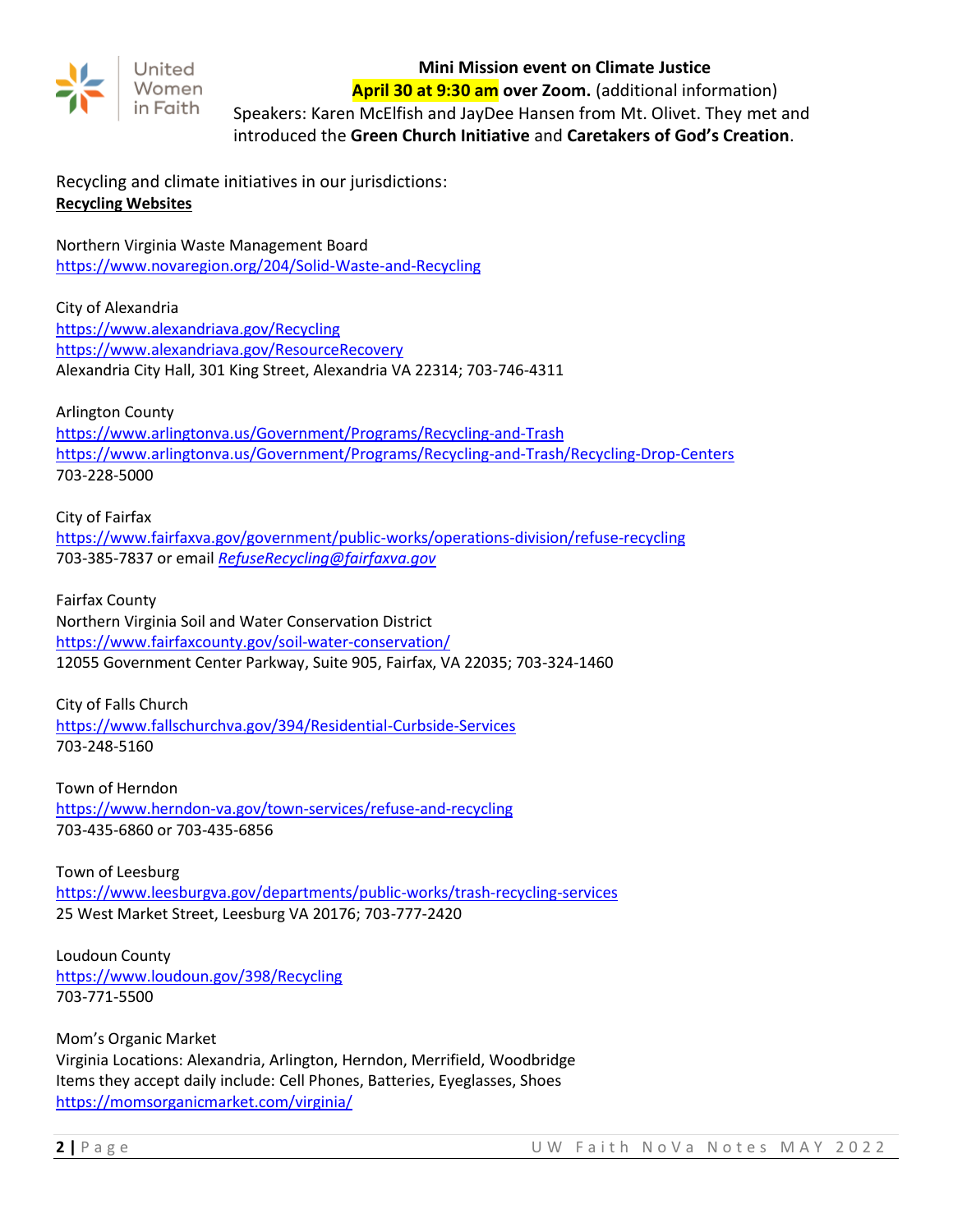# **UWF of the Virginia Annual Conference**

# **2022 Spiritual Life Retreat**

#### **SPIRITUAL LIFE RETREAT**

**2022 Spiritual Life Retreat will be held on Saturday, May 14, 2022 via zoom.**

**Event Summary**: "**Blessed Wrestling"** is a spiritual retreat for the United Women In Faith (United Methodist Women) in the Virginia Conference UMC. It will take place on **Saturday, May 14, 2022** virtually via Zoom from 9:00 A.M. to 12:30 P.M. Rev. Jessie Squires Colwell will be the keynote speaker. A special guest appearance will be made by Yvette Richard, past UMW President. She will be coming to share keen insights on the new UMW name "Women United in Faith." This spiritual retreat will be a wonderful time of encouragement, support, and hope as we all wrestle with where God is calling us as United Methodist women at this moment in time. Participants are asked to complete their "River of Life" story to bring with them and to have communion elements available as they participate in virtual communion during closing worship. After registering, you will receive a confirmation email from Zoom containing information about joining the meeting.

United

Women<br>in Faith

**Rev. Jessie Squires Colwell** is an Ordained Elder in the Virginia Conference of The United Methodist Church. She has served small, mid-sized, and large churches and currently serves as the Director of Clergy Excellence for the Virginia Conference UMC. She has served on local, national, and global boards for The United Methodist Church including the Program Advisory Group for United Methodist Women. Her first book: "Blessed Wrestling: Biblical Reflections Upon Discerning God's Call," was published in December of 2021 and is helpful tool to all who are all discerning next steps. It can be purchased on Amazon, Cokesbury, or Barnes and Noble Pastor Jessie has been married to her husband Nelson for eight years and Dean is their six-year-old son.

"Blessed Wrestling"

A spiritual retreat for United Methodist Women to find encouragement, support, and hope as we wrestle with where God is calling us to be at this moment in time.

> **When: May 14, 2022**  $9:00$  A.M. - 12:30 P.M.

**Where: Virtual on Zoom** 

Guest Speaker: Rev. Jessie Colwell, **Author and Director of Clergy Excellence for the VAUMC** 

**Register today** 

**Pray for Ukraine:** Sisters, we are all stunned and horrified by this latest war. We urge you to pray without ceasing for the war to end. The best ways for you to help right now are to pray, to send financial contributions to UMCOR, and then to pray some more. As of this writing, we don't know about any verified relief organizations that are accepting goods.

Gifts to support the people of Ukraine can be made in the following ways: Online at <https://umcmission.org/advance-project/982450>

- 1. By toll-free telephone: 888-252-6174
- 2. By check made out to Global Ministries/UMCOR with "Advance #982450- Ukraine" written on the memo line, either mailed and addressed to:
- 3. Global Ministries/UMCOR GPO P.O. Box 9068 New York, NY, 10087-9068 or given at your church.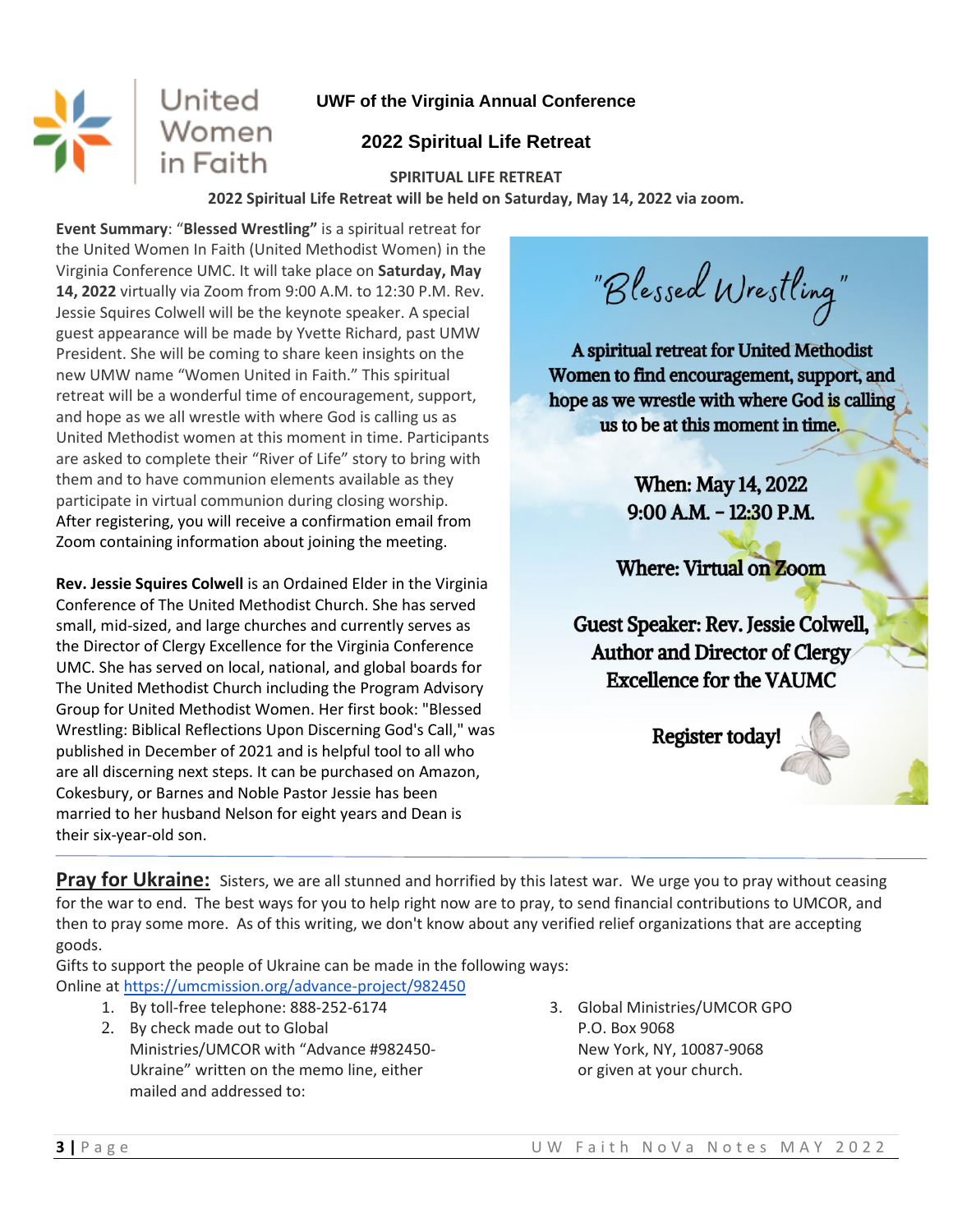

**WHAT ARE YOU READING THIS SPRING & SUMMER?** The UWF (UMW) Reading Program list

includes all books for 2015-2022. Go to the Virginia Conference UMW Resources link:

<https://www.vaumw.com/conference/program-resources/> Scroll down to click on the Reading Program Catalog to open list.<https://online.fliphtml5.com/eiek/kvxc/#p=1> **Plan I** 

Read 5 books each year.

Read 1 book from 5 different categories.

Select books from the 2015-‐2022 reading list, including youth books and children's books, if not included in previous reports.

Regularly read *RESPONSE* Magazine.

#### **Plan II**

Read 10 books each year.

Read 2 books from 5 different categories. Select books from the 2015--2022 reading list, including youth and children's books, if not included in previous report. Regularly read *RESPONSE*.

#### **Plan III**

Read 15 books each year.

Read 10 books with 2 from each of the 5 different categories.

Read 5 additional books from any category. Select books from the 2015-‐2022 reading list, including youth and children's books, if not included in previous reports. Regularly read *RESPONSE.*

#### **Plan IV**

Read 20 books each year.

Read 10 books with 2 from each of the categories, and 10 additional books from any category. Select books from 2015-‐2022 including youth and children's books, if not included in previous reports. Regularly read *RESPONSE.*

**BONUS BOOKS**: Books identified as Bonus Books count as two, either as two in the same category or as one book in two different categories, Social Action or Education for Mission.

**What plan are YOU planning to do? Summer reading is just around the corner.**



#### **United Women in Faith Just Energy for All Working Group Description**

When: Next meeting is **May 3 at 7 p.m. ET**! We will meet regularly on the first Tuesday of the month at 7 p.m. ET.

Who Should Attend? All those working on **Just Energy for All** at any level of UWF and friends are invited!

What is the meeting for? The **Just Energy for All** Working group will meet monthly to receive updates from the national office and plan and execute actions at the national and local level. It will be a time to share bestpractices, engage in peer coaching, deepen connections with Just Energy for All, and expand the work of climate justice among United Women in Faith members.

<https://us02web.zoom.us/meeting/register/tZEldeGvpj8pE9Hb2YOfjQI-BTvvYUoo8AM1>

**Time** 

May 3, 2022 07:00 PM Jun 7, 2022 07:00 PM Jul 5, 2022 07:00 PM Aug 2, 2022 07:00 PM

…future months & dates to follow after August.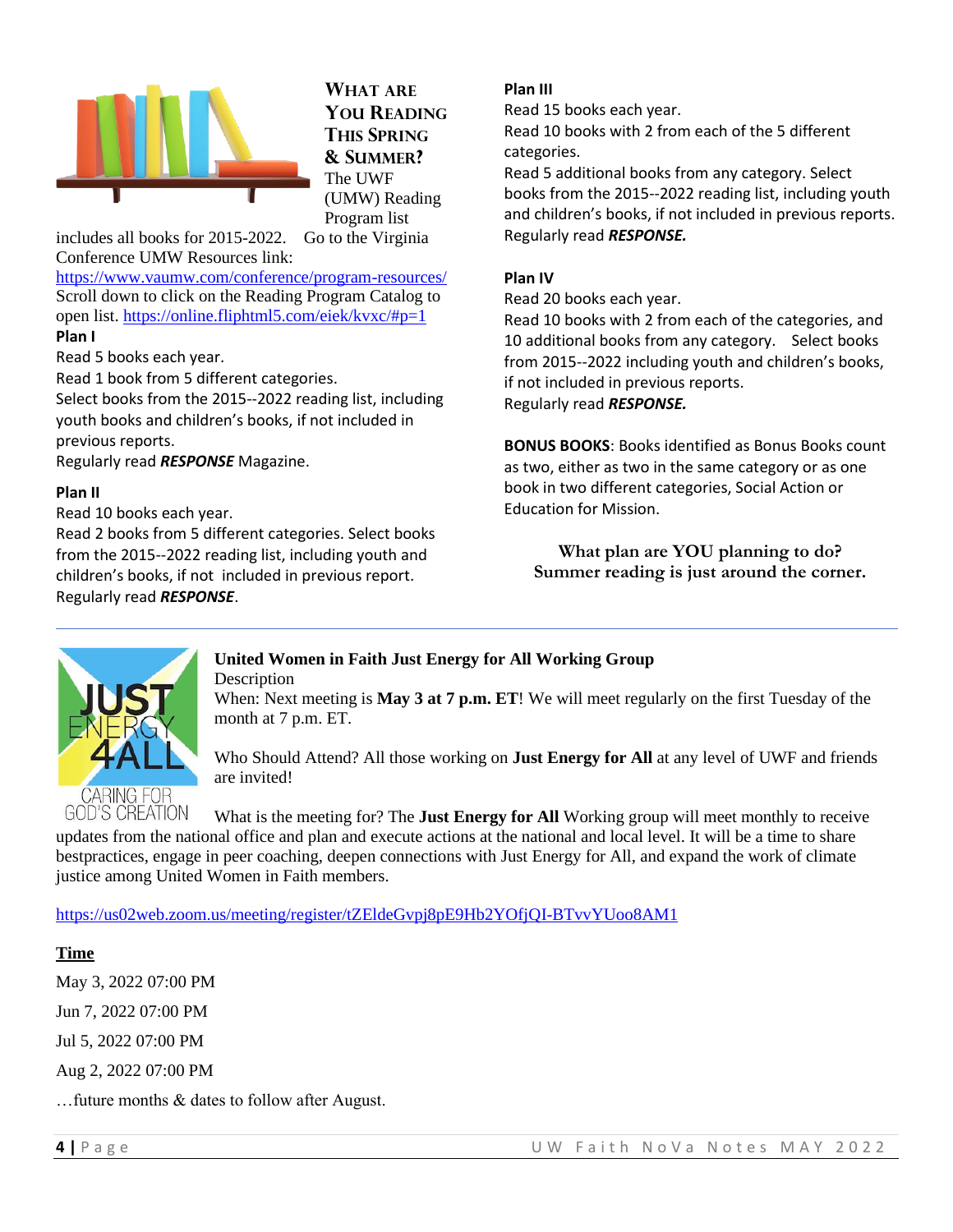

Please join us virtually for Mission Encounter as we reflect on a broader vision of the community Jesus is calling us to be. This year as we study Luke 13, we are in the midst of a devastating pandemic, a divisive political climate, unaddressed systemic racism, ecological crises, and economic turmoil. We can turn to the stories of Jesus that have anchored Christian communities for two millennia. Our newly designed Mission Encounter 2022 is for everyone and will focus on Luke 13. It is possible for us to minister to the needs of our communities in various ways as Jesus did.

#### What happens at Mission Encounter?

For participants, Mission Encounter is an opportunity to study current issues impacting society based on current social justice and mission-related topics. Participants grow in understanding the mission of the church in the current world **context; conference events are open to all.**

Mission Encounter is a cooperative event sponsored by the Virginia Conference Missional Ministries Board and the Virginia Conference United Methodist Women.

#### **Who Can We Be Together? Building Communities of Hope and Joy**

God's desire is for us to build communities of hope and joy. Please join us virtually for Mission Encounter as we reflect on a broader vision of the community Jesus is calling us to be. This year as we study **Luke 13**, we are in the midst of a devastating pandemic, a divisive political climate, unaddressed systemic racism, ecological crises, and economic turmoil. We can turn to the stories of Jesus that have anchored Christian communities for two millennia. Our newly designed Mission Encounter 2022 is **for everyone** and will focus on **Luke 13**. It is possible for us to minister to the needs of our communities in various ways as Jesus did.

#### **Find all course descriptions, registration, and information on [www.VAUMC.ORG/ME](http://www.vaumc.org/ME)**

#### **Will you join us online? Thursdays at 7pm June 30, July 7, 14, 21, 28, August 4 Cost: \$10**

Study Leaders:

- Rev. Jason Stanley, Coordinator for Church Revitalization, Elizabeth River District
- Rev. Kendra Grimes, Chaplain and Director of Church Relations, Randolph-Macon College
- Rev. Leigh Anne Taylor, Coordinator for Church Revitalization, Lynchburg District
- Martha Stokes, The VA Conference Lay Leader
- Rev. Ileana Rosario, Pastor of Benn's UMC, Smithfield, VA, York River District
- Julianne Rosas, Membership, Nurture and Outreach for the York River District United Methodist Women

**Registration:** [file:///C:/Users/CPrattPhoto/Dropbox/PC/Documents/UWFMission%20Encounter-](file:///C:/Users/CPrattPhoto/Dropbox/PC/Documents/UWFMission%20Encounter-ME2022%20Registration%20(1).pdf)[ME2022%20Registration%20\(1\).pdf](file:///C:/Users/CPrattPhoto/Dropbox/PC/Documents/UWFMission%20Encounter-ME2022%20Registration%20(1).pdf)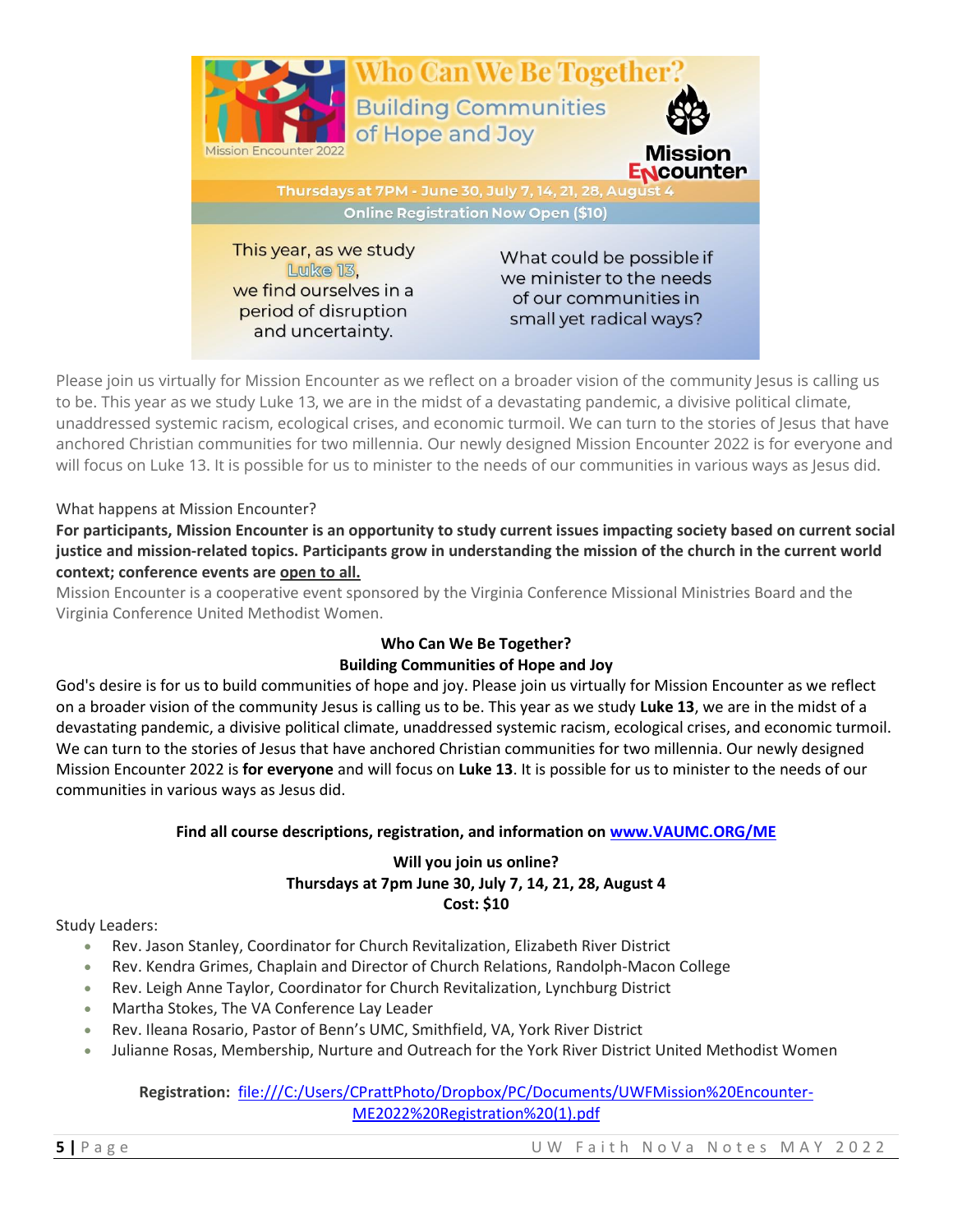



#### **REGISTRATION IS NOW OPEN** for **Saturday, June 4 hybrid Spring Prayer Breakfast program.** The link for registration is: <https://bit.ly/calltoprayerevent>

In response to those HERNDON UMC [\(https://herndonumc.org/](https://herndonumc.org/)) women who participate in more than one group you may now check more than one answer i.e. Mary Martha Circle and the Esther Group. As always, please let Chris know if you have any questions.

Chris Miller, Registrar [Millecl2@comcast.net](mailto:Millecl2@comcast.net) Some Details are below:

#### **A Call to Prayer and Self-Denial Hybrid Event**

Enjoy your breakfast at home or coffee in Herndon UMC's Sanctuary while meeting three amazing women who serve as Deaconesses in the United States. Listen to their stories about the missions and ministries in which they are involved.

#### **The three guest deaconesses are:**

- **Selena Ruth Smith**, a firefighter in South Carolina, who inspects churches for fire hazards and educates communities of the dangers of fire.
- **Monica Bartley**, serving in New York City as an advocate for disability laws and regulations to create inclusion in community; and
- **Imelda De Guzman-De Los Santos** serving in Chesapeake Bay, VA as the Nurture Ministries Coordinator of the Resurrection United Methodist Church.

**The Deaconesses will be speaking via zoom**. They are speaking from Virginia Beach, South Carolina, and New York City. You may choose to listen to their stories via the zoom link that will be sent to you later from your home or in the Herndon UMC sanctuary with other friends**. Registration is required for both zoom and in person.**

As always, your **Donations to Mission** are optional. Donations will provide support for the deaconesses and their ministries

There are three methods for donating.

- Use the block on the registration form to submit a donation electronically —Mark other—Spring Prayer Breakfast
- Use the Herndon UMC app or website to submit through Pushpay. Mark Other—Spring Prayer Breakfast
- Mail a check to Lindy Marshall at 492 Woodshire Lane, Herndon, VA 20710—place Spring Prayer Breakfast in the memo line
- •

Note: Please be aware that **online donations** require the church to pay a 2.2% service fee. To avoid this, you may increase your donation by that amount or you may submit a check. Thanks in advance for your generosity.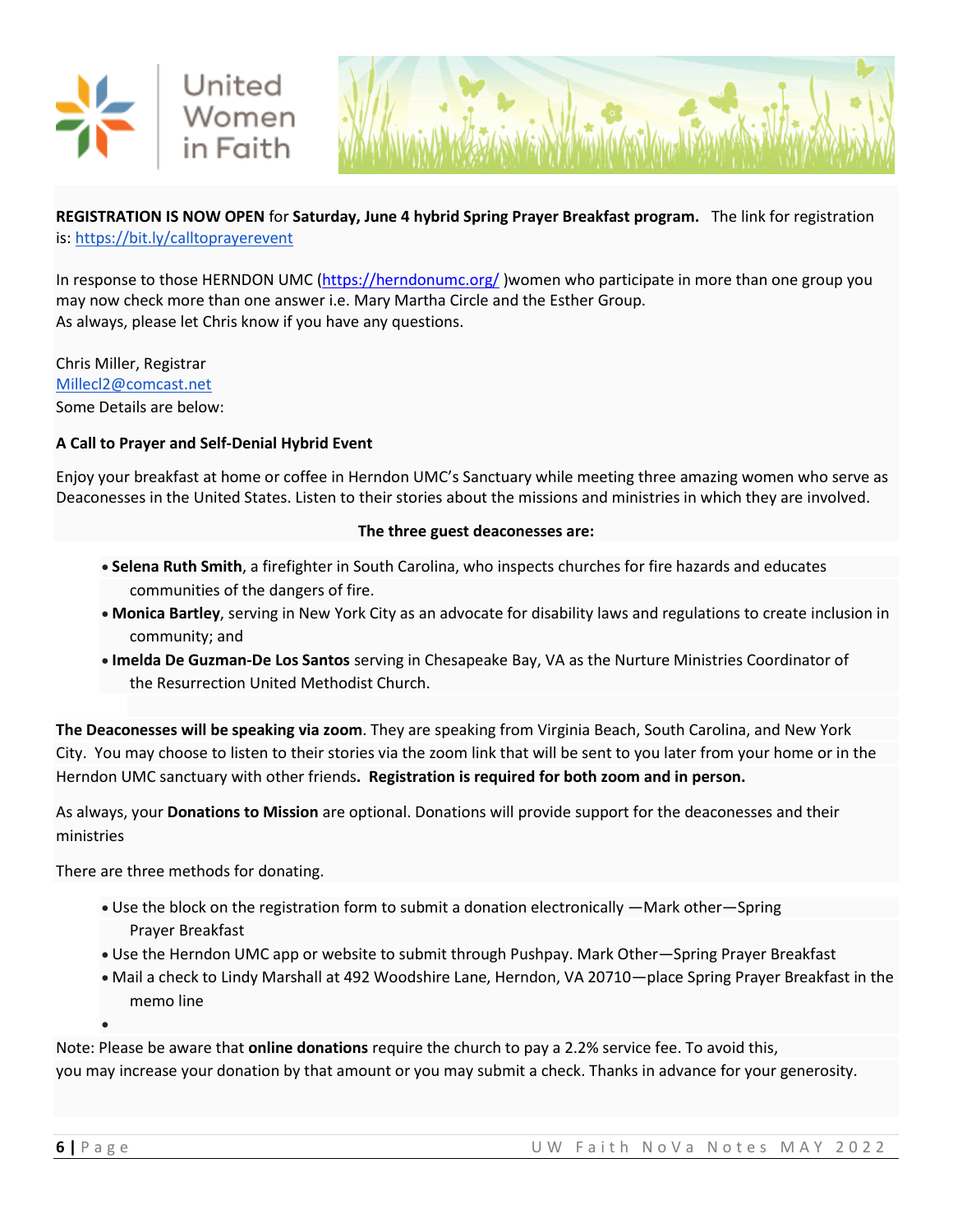

# **Tips for May 2022**

UM Social Principles: "We affirm that all creation belongs to God and is a manifestation of God's goodness…. Rather than treating creation as if it were placed here solely for humanity's use and consumption, **we are called to practice responsible stewardship** and to live in right relationship with the Creator and with the whole of God's creation."

Fossil fuels are unequally distributed on the planet, making some countries richer and giving them leverage over others. Clearly, that inequity can lead to and exacerbate war. Renewable sources of energy (wind, solar, geothermal) are more equitably available, do not produce carbon emissions, and are sustainable without war. **Speak up to government and corporate officials** to move away from fossil fuels now.

Nearly half of what is in landfills is organic and could have been composted. Landfills are anaerobic (no air gets inside), causing organic waste to create methane, an extremely potent greenhouse gas that harms our Earth. (Nearly 25% of current atmospheric warming is due to methane alone.) In contrast, organic materials that are composted contribute to the quality of the soil, which helps Earth. You can easily **compost no matter where you live**. Check your local area for options.

The #3 most effective action for addressing climate change, according to Project Drawdown, is avoiding and dealing with food waste. Everyone can **do something about food waste!** Plan meals, shop with a list, organize the fridge to see use-me-first items before they perish, use up leftovers, and compost.

Relax—**don't mow your lawn in May**. No Mow May began with the awareness that the loss of nearly 97% of wildflower meadows has resulted in great losses of pollinators too. Reverse the trend. Participate in [No Mow May;](https://gmail.us4.list-manage.com/track/click?u=e01fe6f2d3fb98b7ae10252ad&id=56a3a14720&e=8680f8a178) regularly allow four weeks between cuts; cut to a height of 3–5 inches, leave a patch of the lawn to grow long, or mow just the front yard if community ordinances or neighbors are a factor. The wildflowers and butterflies will relax with you.

Watch the documentary, *Kiss the Ground,* to understand how good soil works to combat flooding, drought, degraded ecosystems, and greenhouse gas emissions. Soil is key to human health and the health of the planet. View the full film or at least a series of shorter sections to appreciate the amazing gift good soil is to all the earth.

Go native! Plant **plants that naturally grow in your area.** Native plants require less water than lawns or annuals. They help prevent erosion and do not need fertilizers. They reduce air pollution, and they increase shelter and food for pollinators and birds. For suggestions, find a Master Gardener in your congregation or community or browse for "plants native to [your state]."

You head outdoors, gathering with friends. It's a party—lots of people, including kids, having a good time! Go ahead and use those plastic cups if you have some on hand. No worries about broken glass, just put out a bin, labeled Cups Only. Afterwards, **wash the cups for reuse** on another occasion.